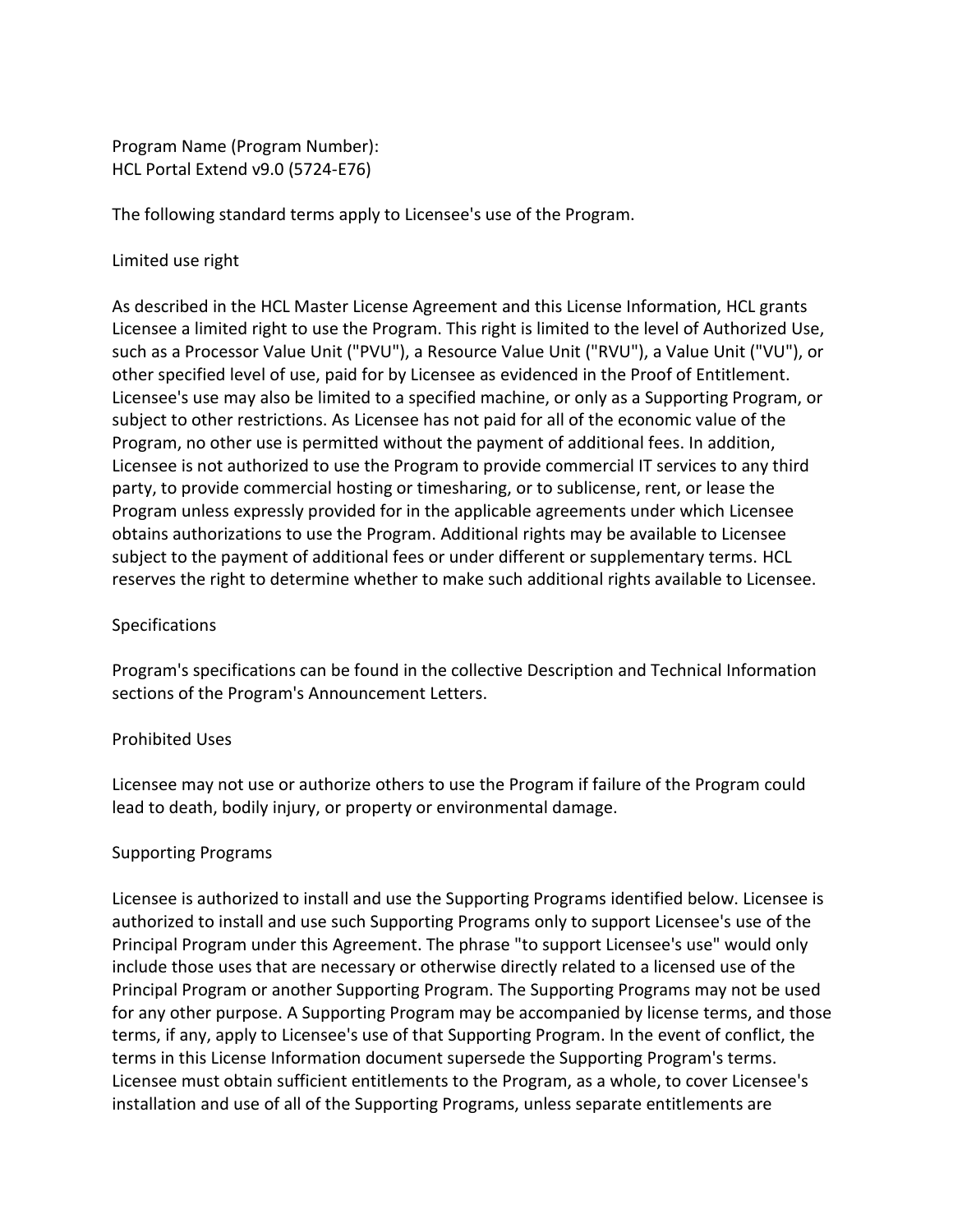provided within this License Information document. For example, if this Program were licensed on a PVU (Processor Value Unit) basis and Licensee were to install the Principal Program or a Supporting Program on a 100 PVU machine (physical or virtual) and another Supporting Program on a second 100 PVU machine, Licensee would be required to obtain 200 PVU entitlements to the Program.

Supporting Programs: HCL Portal Personalization HCL Portal Search IBM WebSphere Application Server Network Deployment IBM DB2 Advanced Workgroup Server Edition ("IBM DB2") HCL Web Content Manager

Prohibited Components

Notwithstanding any provision in the Agreement, Licensee is not authorized to use any of the following components or functions of the Program: IBM WebSphere eXtreme Scale (of WebSphere Application Server)

### Benchmarking

Licensee may disclose the results of any benchmark test of the Program or its subcomponents to any third party provided that Licensee (A) publicly discloses the complete methodology used in the benchmark test (for example, hardware and software setup, installation procedure and configuration files), (B) performs Licensee's benchmark testing running the Program in its Specified Operating Environment using the latest applicable updates, patches and fixes available for the Program from HCL or third parties that provide HCL products ("Third Parties"), and (C) follows any and all performance tuning and "best practices" guidance available in the Program's documentation and on HCL's support web sites for the Program. If Licensee publishes the results of any benchmark tests for the Program, then notwithstanding anything to the contrary in any agreement between Licensee and HCL or Third Parties, HCL and Third Parties will have the right to publish the results of benchmark tests with respect to Licensee's products provided HCL or Third Parties complies with the requirements of (A), (B) and (C) above in its testing of Licensee's products.

Notwithstanding the foregoing, under no circumstances may Licensee publish the results of benchmark tests run on Oracle Outside In Technology without prior written permission.

The above benchmarking terms apply to the following Programs or subcomponents: IBM WebSphere Application Server HCL Portal

Source Components and Sample Materials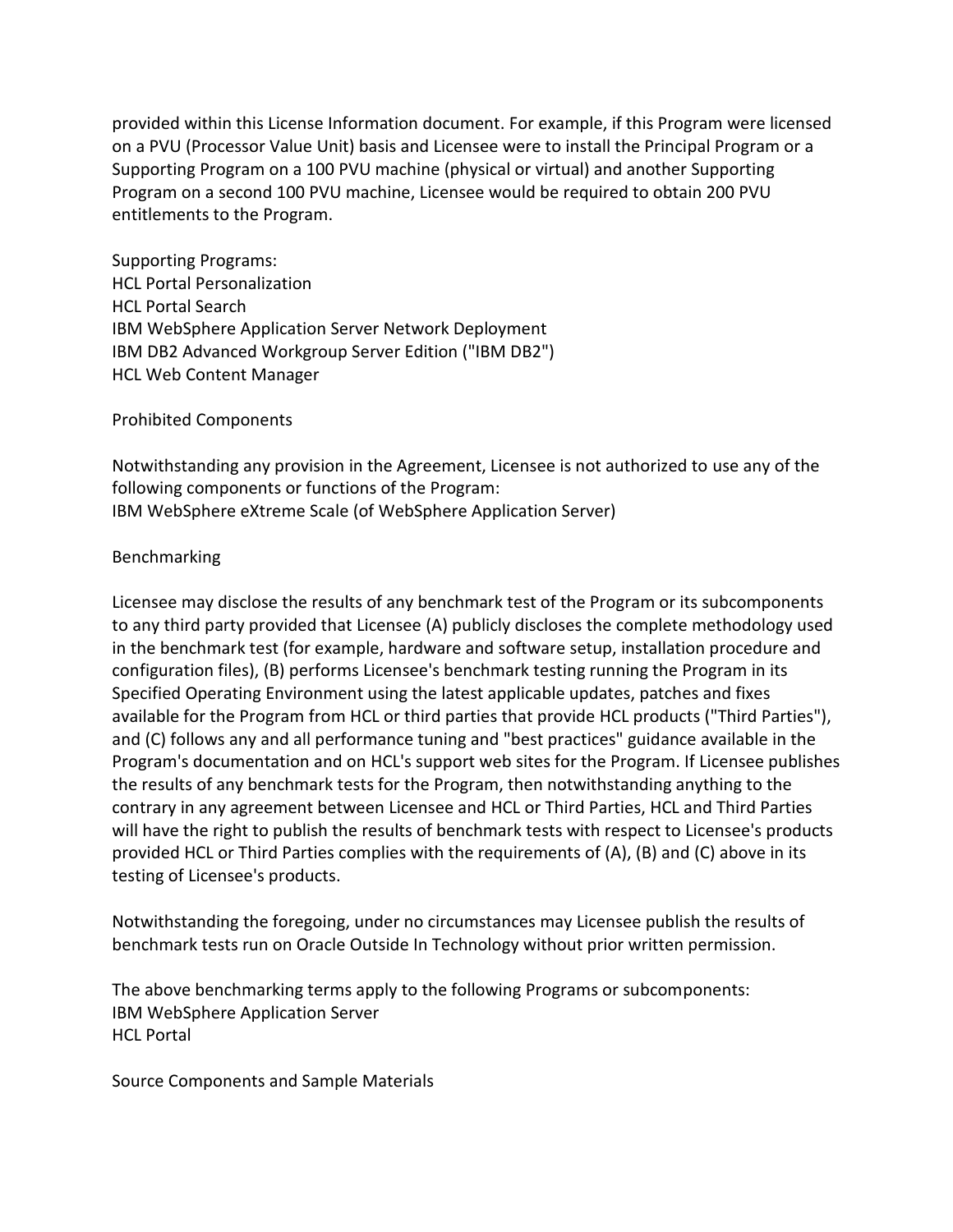The Program may include some components in source code form ("Source Components") and other materials identified as Sample Materials. Licensee may copy and modify Source Components and Sample Materials for internal use only provided such use is within the limits of the license rights under this Agreement, provided however that Licensee may not alter or delete any copyright information or notices contained in the Source Components or Sample Materials. HCL provides the Source Components and Sample Materials without obligation of support and "AS IS", WITH NO WARRANTY OF ANY KIND, EITHER EXPRESS OR IMPLIED, INCLUDING THE WARRANTY OF TITLE, NON-INFRINGEMENT OR NON-INTERFERENCE AND THE IMPLIED WARRANTIES AND CONDITIONS OF MERCHANTABILITY AND FITNESS FOR A PARTICULAR PURPOSE.

Terms for Oracle Outside In Technology

The Programs licensed under this Agreement include Outside In filtering and document viewing technology (the "Outside In Technology") supplied by Oracle USA, Inc. ("Oracle"). The term "Outside In Technology" includes any technology licensed to Oracle by its suppliers. As used in the Agreement, the term "HCL supplier" shall be deemed to include Oracle and its suppliers. In addition to the terms and conditions of this Agreement, as a condition of using the Outside In Technology, Licensee specifically agrees as follows:

(1) Oracle USA, Inc. is a third party beneficiary to this Agreement.

(2) Licensee may only transfer the Program by providing advance written notice to HCL and otherwise subject to the terms of this Agreement.

(3) Licensee may not publish the results of benchmark tests run on the Outside In Technology without prior written permission.

(4) IBM may inform HCL suppliers of compliance verification results relating to such HCL suppliers' components.

(5) To the extent allowed under applicable law, the Uniform Computer Information Transactions Act ("UCITA") does not apply.

Technology Preview Code

Technology Preview Code (TPC) may be included or distributed with the Program or updates to it but are not part of the Program. TPC is licensed under the same terms as the Program, except as provided below. TPC will be identified as such in the Notices File (or in an updated Notices File accompanying the updates). Some or all of the TPC may not be made generally available by HCL as or in a product. Licensee is permitted to use TPC only for internal use for evaluation purposes and not for use in a production environment. The Notices File may limit this evaluation use to an evaluation period. If so, at the end of such evaluation period Licensee must cease using and uninstall the TPC. HCL provides the TPC without obligation of support and "AS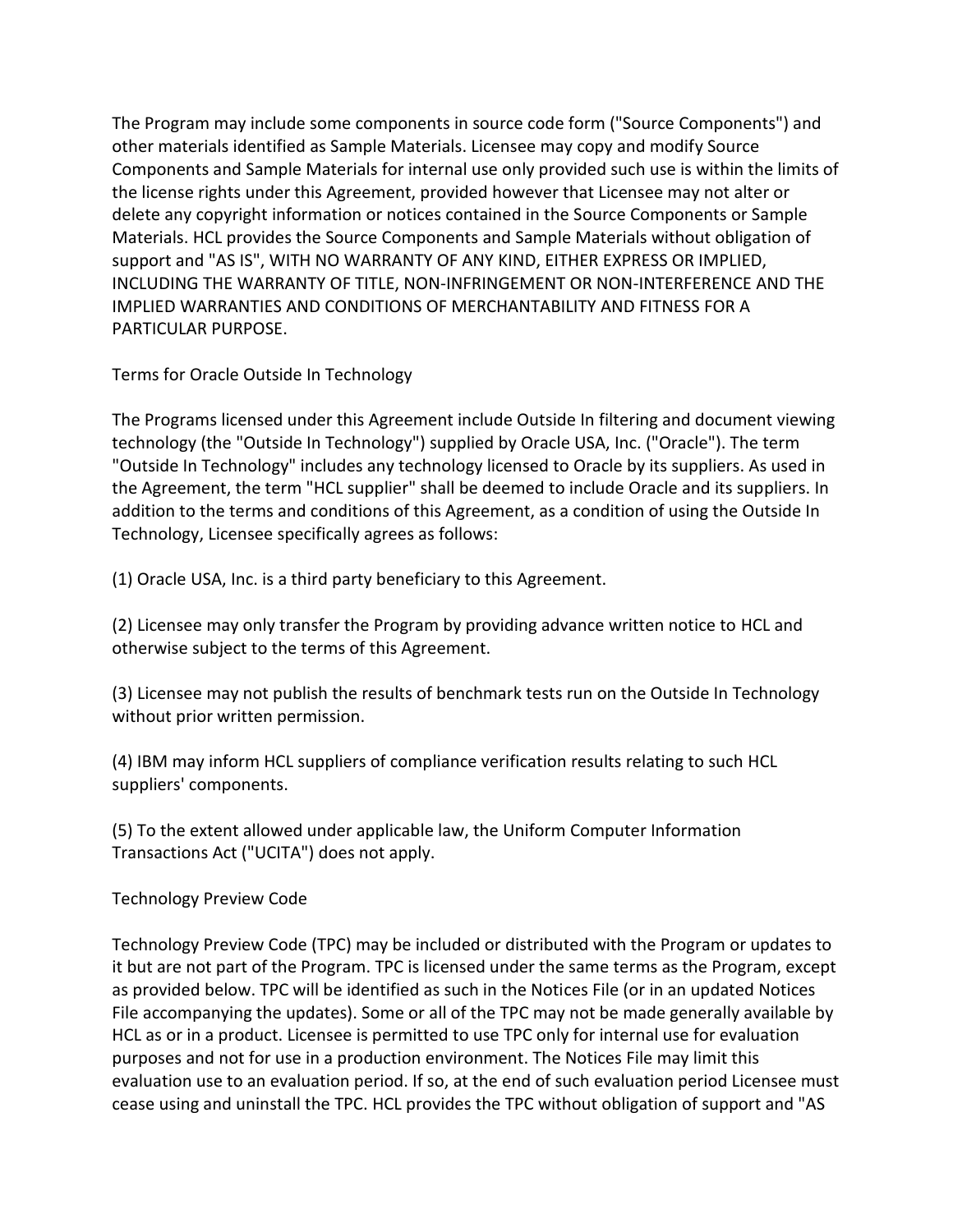IS," WITHOUT WARRANTY OF ANY KIND, EITHER EXPRESS OR IMPLIED, INCLUDING, WITHOUT LIMITATION, THE WARRANTY OF TITLE, NON-INFRINGEMENT OR NON-INTERFERENCE AND ANY IMPLIED WARRANTIES AND CONDITIONS OF MERCHANTABILITY AND FITNESS FOR A PARTICULAR PURPOSE.

Licensee may not transfer TPC to another party except as a transfer accompanying the Program. TPC may contain a disabling device that will prevent it from being used after the evaluation period ends. Licensee will not tamper with this disabling device or the TPC. Licensee should take precautions to avoid any loss of data that might result when the TPC can no longer be used.

Licensee assigns to HCL all right, title, and interest (including ownership of copyright) in any data, suggestions, or written materials that 1) are related to the Technology Preview Code and 2) Licensee provides to IBM. Upon HCL's request, Licensee will sign additional documents necessary to assign such rights. In addition to the foregoing, Licensee grants to HCL a nonexclusive, irrevocable, unrestricted, worldwide and paid-up right and license to a) include in any product or service any idea, know-how, concept, technique, invention, discovery or improvement, whether or not patentable, that Licensee provides to HCL related to the Technology Preview Code b) use, manufacture and market any such product or service, and c) allow others to do any of the foregoing.

Licensee agrees to treat the following as "HCL Confidential Information" regardless of whether they contain restrictive markings indicating the confidential nature thereof or have been identified as HCL Confidential Information prior to disclosure: (a) the Technology Preview Code, (b) any information provided to Licensee by HCL with regard to the Technology Preview Code including, but not limited to, related materials such as specifications, plans, trends, strategies, benchmarks, performance characteristics, comparisons and other assessments of the Technology Preview Code, (c) any information related to Licensee's access to the Technology Preview Code including, but not limited to, passwords or other access codes, and (d) all data, feedback, suggestions and/or written materials that Licensee provides to HCL related to the Technology Preview Code. Licensee is authorized to use the HCL Confidential Information for the purpose for which it was disclosed or otherwise for the benefit of HCL. Notwithstanding any other terms of this Agreement, Licensee agrees not to communicate, publish, disseminate or otherwise discuss with or disclose to any third party the HCL Confidential Information (including but not limited to articles, papers or other written materials pertaining to the IBM Confidential Information) prior to HCL making such HCL Confidential Information publicly available without a non-disclosure obligation. Notwithstanding the above, Licensee does not have a confidentiality obligation to Technology Preview Code identified in the Notices File as non-confidential.

Licensee agrees to use the same care and discretion to avoid disclosure of the HCL Confidential Information as Licensee uses with Licensee's own similar information that Licensee does not wish to disclose, but in no event will such degree of care be less than reasonable care. Licensee's obligations with respect to the HCL Confidential Information will continue for a period of two years from Licensee's receipt of the HCL Confidential Information. Licensee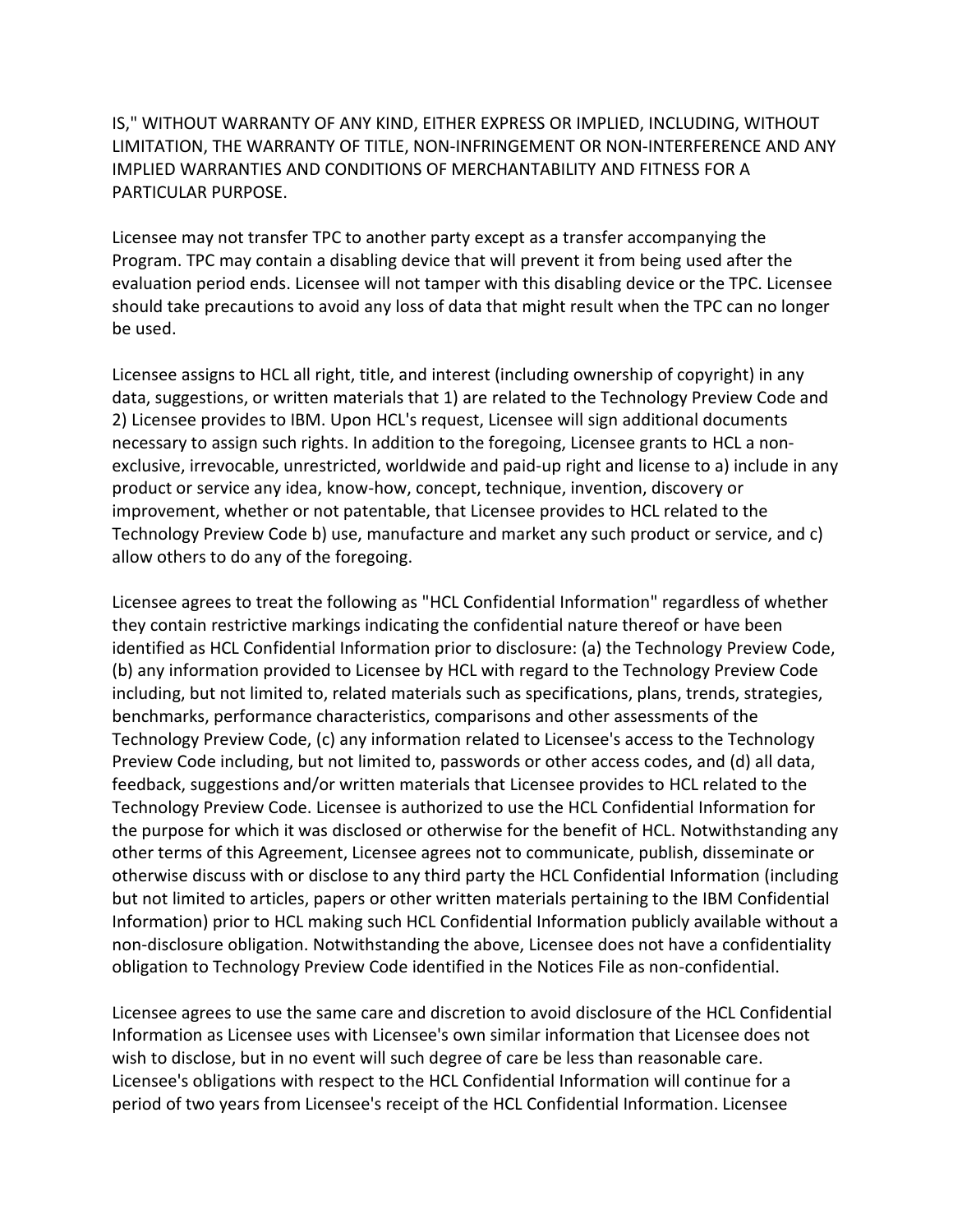agrees not to disclose to HCL any information that is considered confidential or proprietary to Licensee or any third party except under a signed, separate, written confidential agreement.

Notwithstanding the existence of any confidentiality or other agreement Licensee may have with HCL pertaining to confidential information, the preceding paragraphs will govern the treatment of the HCL Confidential Information.

## Export and Import Restrictions

This Program may contain cryptography. Transfer to, or use by, users of the Program may be prohibited or subject to export or import laws, regulations or policies, including those of the United States Export Administration Regulations. Licensee assumes all responsibility for complying with all applicable laws, regulations, and policies regarding the export, import, or use of this Program, including but not limited to, U.S. restrictions on exports or reexports.

# Third Party Data and Services

The Program may contain links to or be used to access third party data services, databases, web services, software, or other third party content (all, "content"). Access to this content is provided "AS-IS", WITH NO WARRANTY OF ANY KIND, EXPRESS OR IMPLIED, INCLUDING THE WARRANTY OF TITLE, NON-INFRINGEMENT OR NON-INTERFERENCE AND THE IMPLIED WARRANTIES AND CONDITIONS OF MERCHANTABILITY AND FITNESS FOR A PARTICULAR PURPOSE. Access can be terminated by the relevant third parties at their sole discretion at any time. Licensee may be required to enter into separate agreements with the third parties for the access to or use of such content. HCL is not a party to any such separate agreements and as an express condition of this license Licensee agrees to comply with the terms of such separate agreements.

The following units of measure may apply to Licensee's use of the Program.

### Processor Value Unit (PVU)

Processor Value Unit (PVU) is a unit of measure by which the Program can be licensed. The number of PVU entitlements required is based on the processor technology (defined within the PVU Table by Processor Vendor, Brand, Type and Model Number at http://www.ibm.com/software/lotus/passportadvantage/pvu\_licensing\_for\_customers.html) and the number of processors made available to the Program. IBM continues to define a processor, for the purpose of PVU-based licensing, to be each processor core on a chip. A dualcore processor chip, for example, has two processor cores.

Licensee can deploy the Program using either Full Capacity licensing or Virtualization Capacity (Sub-Capacity) licensing according to the Passport Advantage Sub-Capacity Licensing Terms (see webpage below). If using Full Capacity licensing, Licensee must obtain PVU entitlements sufficient to cover all activated processor cores\* in the physical hardware environment made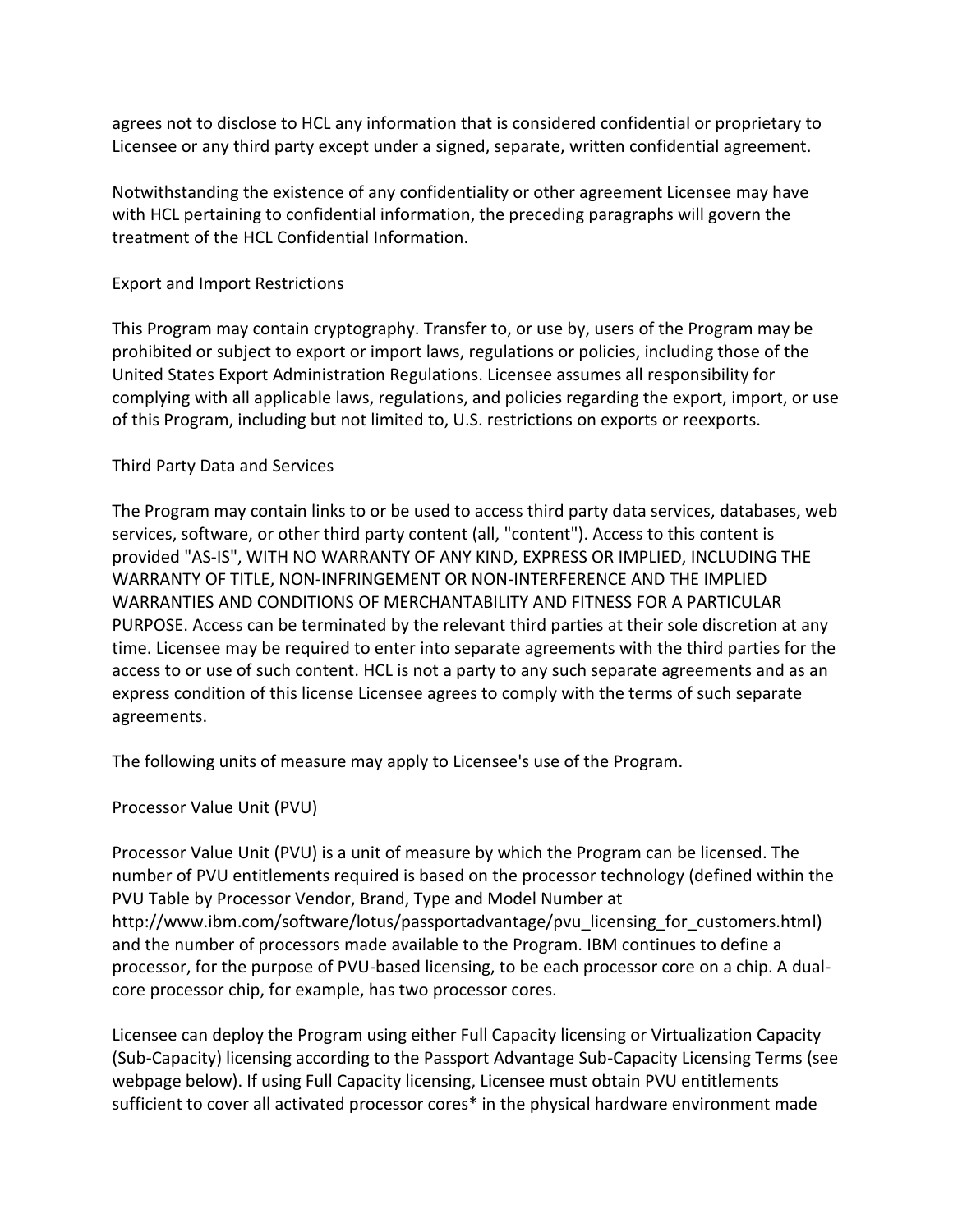available to or managed by the Program, except for those servers from which the Program has been permanently removed. If using Virtualization Capacity licensing, Licensee must obtain entitlements sufficient to cover all activated processor cores made available to or managed by the Program, as defined according to the Virtualization Capacity License Counting Rules at http://www.ibm.com/software/lotus/passportadvantage/Counting\_Software\_licenses\_using\_s pecific virtualization technologies.html.

\* An Activated processor core is a processor core that is available for use in a physical or virtual server, regardless of whether the capacity of the processor core can be or is limited through virtualization technologies, operating system commands, BIOS settings, or similar restrictions.

In addition to the above, the following terms apply to Licensee's use of the Program.

Components Not Used for Establishing Required Entitlements

When determining the number of entitlements required for Licensee's installation or use of the Program, the installation or use of the following Program components are not taken into consideration. In other words, Licensee may install and use the following Program components, under the license terms, but these components are not used to determine the number of entitlements required for the Program.

- Administrative Console (of WebSphere Application Server)
- Administrative Scripting (of WebSphere Application Server)
- Edge Components Sub Components: Site Selector, Metric Server, Custom Advisors,

Consultants (of WebSphere Application Server)

- IBM HTTP Server (of WebSphere Application Server)
- IBM Resource Adapter for JMS (of WebSphere Application Server)
- IBM Thin Client for EJB (of WebSphere Application Server)
- IBM Thin Client for JMS (of WebSphere Application Server)
- IBM Thin Client for JAX-RPC (of WebSphere Application Server)
- IBM Thin Client for JAX-WS (of WebSphere Application Server)
- IBM Thin Admin Client (of WebSphere Application Server)
- IBM Thin Client for JPA (of WebSphere Application Server)
- IBM Thin Client for XML (of WebSphere Application Server)
- Performance and Analysis Tools: Dynamic Cache Monitor, Tivoli Performance Viewer,
- Performance Servlet (of WebSphere Application Server)
- Pluggable Application Client (of WebSphere Application Server)
- WebSphere Application Client (of WebSphere Application Server)
- WebServer Plugins (of WebSphere Application Server)

All components of the Program when used only for Developer uses. Developer use allows the Program to be deployed as part of Licensee's internal development and unit testing on a developer machine. A developer machine is a physical or virtual desktop environment, running a primary operating system and the Program, both of which are accessible and used by no more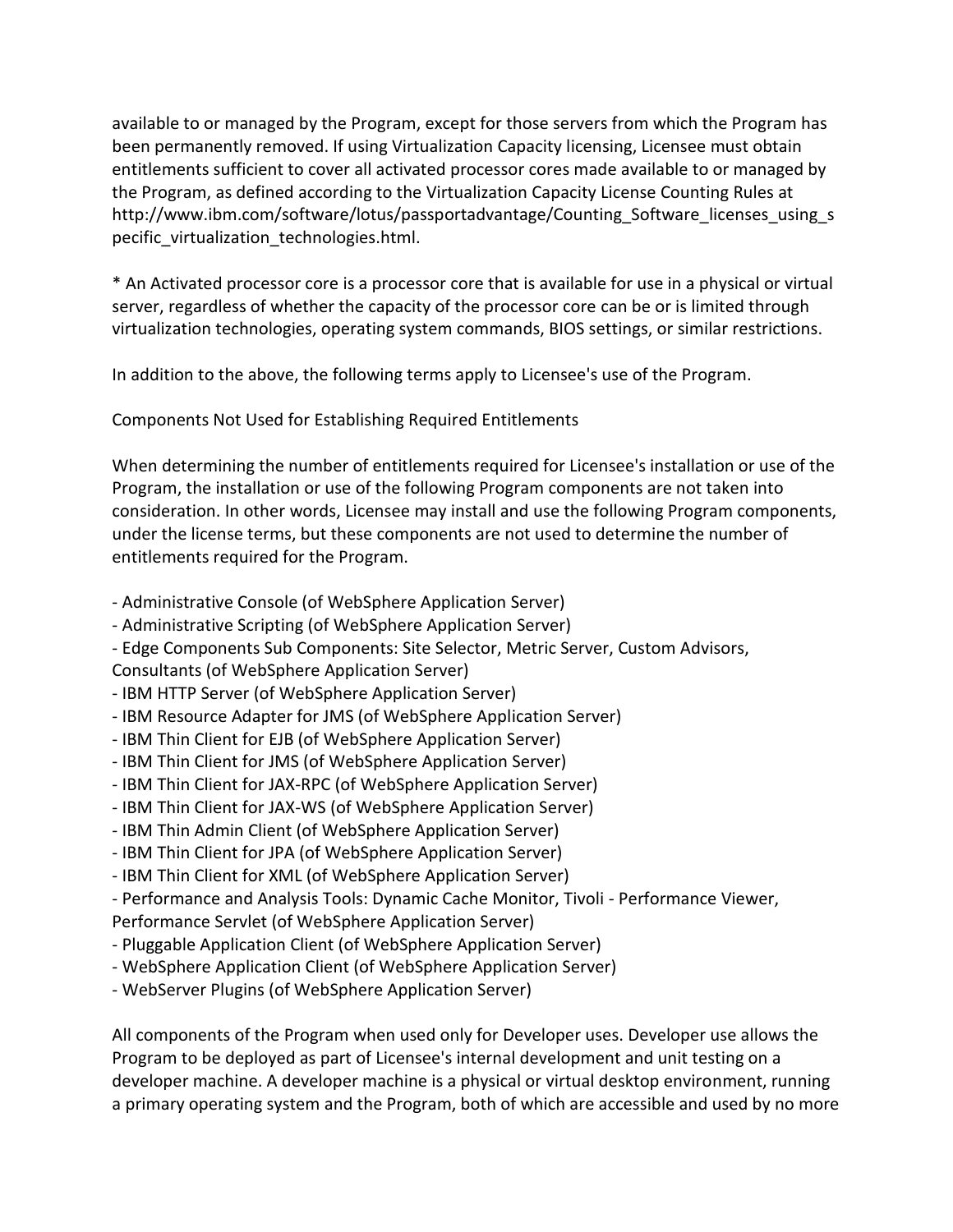than one specified developer. Licensee is not authorized to use the Program for processing production workloads, simulating production workloads or testing scalability of any code, application or system.

All components of the Program when used only for augmenting a separately acquired WebSphere Application Server Network Deployment profile and supporting the remote administration and network deployment of the Program.

# THIRD PARTY PROGRAMS

Licensee is authorized to install and use the Third Party Programs identified below. The terms of this Agreement supersede and void any electronic "click through," "shrinkwrap," or other licensing terms and conditions included with or accompanying the Third Party Program(s). The Principal Program and any Third Party Programs are all part of the Program, as a whole. Therefore, Licensee must obtain sufficient entitlements to the Program, as a whole, to cover Licensee's installation and use of all of the Third Party Programs, unless separate entitlements are provided within this License Information document. For example, if this Program were licensed on a PVU (Processor Value Unit) basis and Licensee were to install the Principal Program or a Third Party Program on a 100 PVU machine (physical or virtual) and another Third Party Program on a second 100 PVU machine, Licensee would be required to obtain 200 PVU entitlements to the Program.

Third Party Programs:

HCL Leap - Entitlement: Ratio 1 PVU/1 PVU

Supporting Programs Details

HCL Portal Personalization - Entitlement: Ratio 1 PVU/1 PVU - Use Limitations: Unrestricted

HCL Portal Search - Entitlement: Ratio 1 PVU/1 PVU

IBM WebSphere Application Server Network Deployment - Entitlement: Ratio 1 PVU/1 PVU

- Use Limitations: Use by Principal Program

IBM DB2 Advanced Workgroup Server Edition ("IBM DB2")

- Entitlement: No Metric

- Use Limitations: Use by Principal Program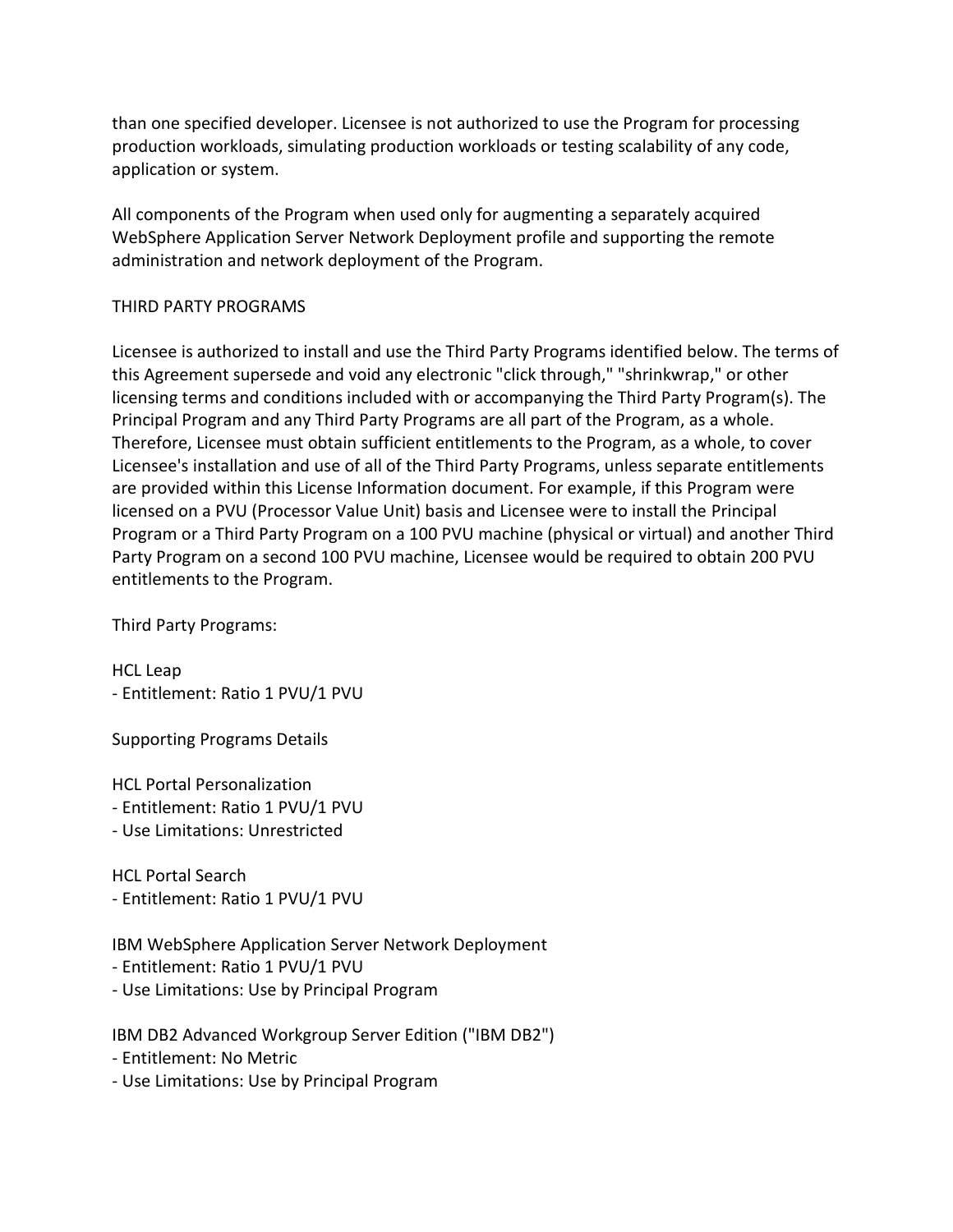HCL Web Content Manager - Entitlement: Ratio 100 PVU/600 PVU

"Addressable Device" is a unit of measure by which the Supporting Program can be licensed. An Addressable Device is a device upon which an application is installed that is addressable by the Supporting Program. Each application installation that is addressable by the Supporting Program counts as a separate Addressable Device.

"Employee" is a person hired for a wage, salary, periodic or hourly rate, fee, or payment to perform work for the Licensee, or any entity to which the Licensee may provide, under the terms of this license, authority to use the software entitled by this license.

"Use by Principal Program" means that neither Licensee nor any application, program, or device external to the Principal Program is authorized to directly use or access the services of the Supporting Program in any way. The Supporting Program is provided exclusively for use by the Principal Program. Licensee may access the Supporting Program only to perform administrative functions, such as backup, recovery, and authorized configuration but may not directly use the Supporting Program for any productive use.

"Ratio n/m" means that Licensee receives some number ('n') entitlements of the indicated metric for the identified program for every specified number ('m') entitlements of the specified metric for the Program as a whole. The specified ratio does not apply to any entitlements for the Program that are not of the required metric type. The number of entitlements for the identified program is rounded up to a multiple of 'n'. For example, if a Program includes 100 PVUs for an identified program for every 500 PVUs obtained of the Principal Program and Licensee acquires 1,200 PVUs of the Program, Licensee may install the identified program and have processor cores available to or managed by it of up to 300 PVUs. Those PVUs would not need to be counted as part of the total PVU requirement for Licensee's installation of the Program on account of the installation of the identified program (although those PVUs might need to be counted for other reasons, such as the processor cores being made available to other components of the Program, as well).

"Unrestricted" means that, notwithstanding the language above, Licensee's right to use the Supporting Program is not limited to use only in support of Licensee's use of the Principal Program. While the other restrictions on Licensee's use of the Supporting Program continue to apply, Licensee may use the Supporting Program for purposes independent of the licensed use of the Principal Program

"No Metric" means this Supporting Program may be installed on as many machines and used by as many persons as is reasonably necessary within the use limitations that apply to this Supporting Program.